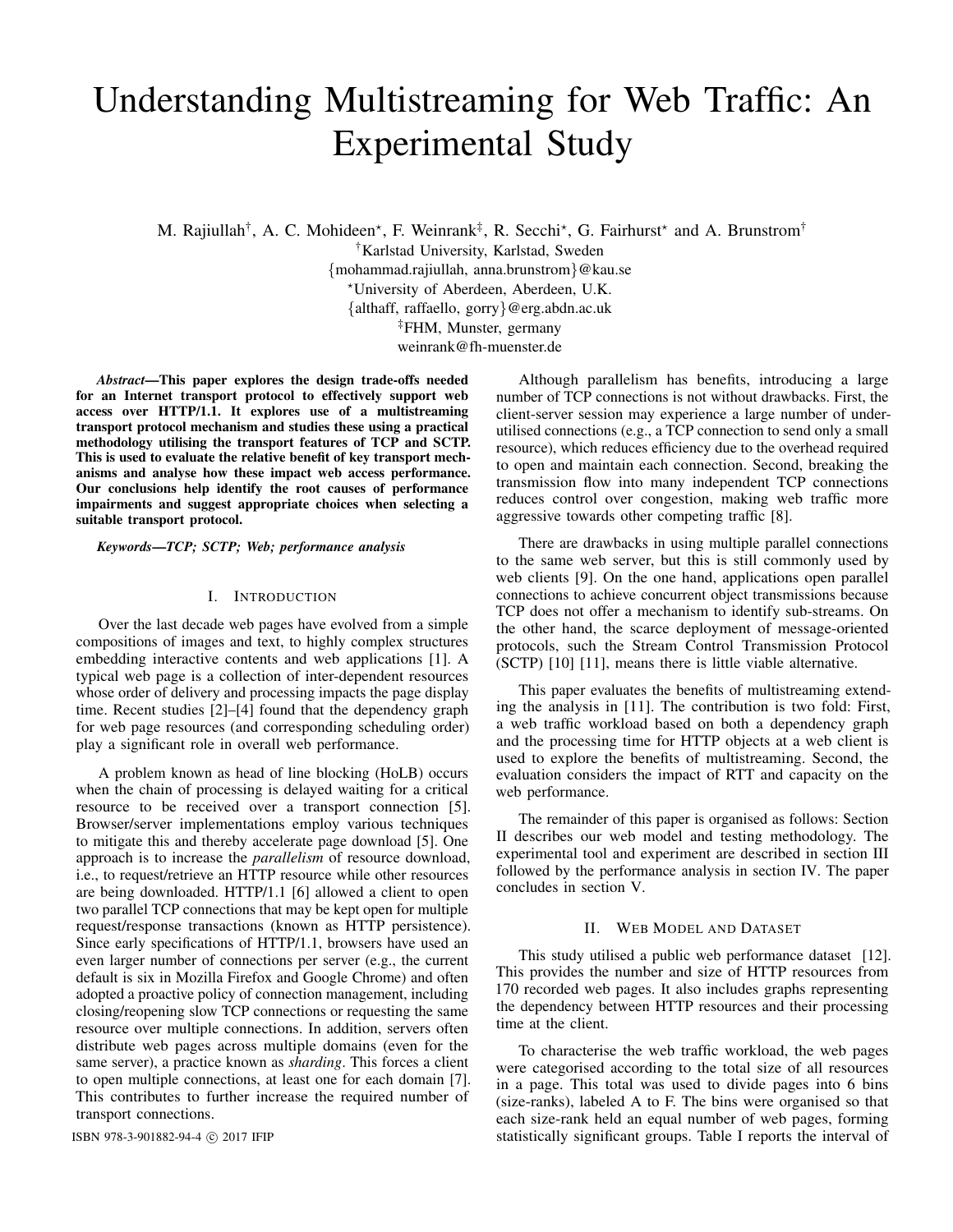

Figure 1: Distribution of number of resources by MIME type across size-ranks.



Figure 2: Distribution of time to complete transfer by MIME type across size-ranks.

sizes for each size-rank in the second column, and the 5%, 50% and 95% percentile for the resource size distribution in the 3rd, 4th and 5th column. For each bin, the percentile of the distribution of the number of resources at 5%, 50% and 95% is also reported in parenthesis.

This data shows a correlation between the size of a page and the number of resources. There is a wide distribution in the number of resources within each size-rank. For example, in the smallest size-rank (A) the number of resources/page varied between 1 and 39, whereas the largest size-rank (F) ranged between 49 and 228 resources/page. This suggests that pages of similar size may have a quite dissimilar composition and it may not be sufficient to characterise web pages only by their overall size. However, for simplicity, our experiments consider only the webpage with median size for each size-rank.

The size of the retrieved resources was also observed to be correlated to the total web page size, i.e. larger webpages tend

Table I: Webpage size and 5, 50 and 90 percentile of number of resources per size-rank.

| Group<br>Name | Size-Rank<br>(KB) | Size (KB) and<br># res. at $5\%$ | Size (KB) and<br># res. at $50\%$ | Size (KB) and<br># res. at $95\%$ |
|---------------|-------------------|----------------------------------|-----------------------------------|-----------------------------------|
| A             | $0.05 - 118$      | 0.05(1)                          | 23(6)                             | 109(39)                           |
| B             | 119-565           | 129(3)                           | 325(21)                           | 532 (67)                          |
| C             | 566-873           | 567 (6)                          | 690 (25)                          | 846 (69)                          |
| D             | 874-1242          | 878 (6)                          | 964 (45)                          | 1183 (82)                         |
| E             | 1243-1945         | 1286 (24)                        | 1546 (55)                         | 1901(119)                         |
| F             | 1946-3315         | 2070 (49)                        | 2454 (127)                        | 3309 (228)                        |

to transport bigger (and often more complex) resources, such as video or interactive banners, and tend to cluster multiple items in a single resource, e.g., using a single javascript file to send multiple scripts. However, the distribution of resource size has less spread than the distribution of the number of resources.

Figure 1 categorises the resources by their MIME type. This result shows the four most common types: text files (*HTML*), scripts (*javascript*), style-sheets (*CSS*) and images. Images were by far the most common, forming the main category in each sizerank. We also observed very few image URLs, suggesting the dependency graph grows mainly horizontally (i.e. increasing number of branches originating from a single resource). Other types include Flash resources, octect-stream and fonts, but these contributed less than 2% of resources.

Figure 2 shows the distribution of the time spent by the client to complete transfer of a resource (including computation time). This figure excludes images because images are terminal nodes in the dependency graph. We observe that the time component was often not negligible in comparison to the transfer time for the resource over a typical network path RTT (few tens of milliseconds). The total time for web pages represented by largest size-ranks (E, F) was around or above one second. This non-negligible latency impacts transport performance and is therefore discussed later in the paper.

## III. TOOLS AND EXPERIMENT SETUP

# *A. Experimental Testbed*

Our performance analysis used a set of three computers emulating a web client, a network, and a web server. All computers had a common hardware configuration of 4 GB RAM and Intel Core 2 Duo processor (2.6 GHz). The network was emulated by the Dummynet traffic shaper [13], configured with a bottleneck capacity, delay, buffer size, and packet loss rate.

We modelled a range of path RTTs representative of both desktop and mobile users, drawn from a distribution derived from an empirical study at Mozilla, Table III. Both the client and server supported TCP (Linux ver 4.2.0-42 and BSD) and SCTP (under BSD). The multi-streaming web server is described in section III-C. A custom made client emulated a HTTP/1.1 browser (section III-B), enabling requests with either a number of parallel TCP connections or a single SCTP connection using a number of streams. We use different number of concurrent SCTP streams 1, 6, 18 and 100. We assume this is a suitable range to support most web pages. More on cost of opening streams is discussed in Section IV-D. Our experiments used a maximum of 18 parallel connections <sup>1</sup>. The same Initial Window (IW) was used for TCP and SCTP. The client used an IW of three packets, recommended by the IETF and common for windows users. The server used an IW of 10, common for Linux-based servers, and an experimental IETF specification. The maximum segment size was 1500 bytes. The experiment parameters are summarised in Table II.

<sup>1</sup>Common browsers open up to six connection to a single domain, but sharding contents across multiple web servers is also common.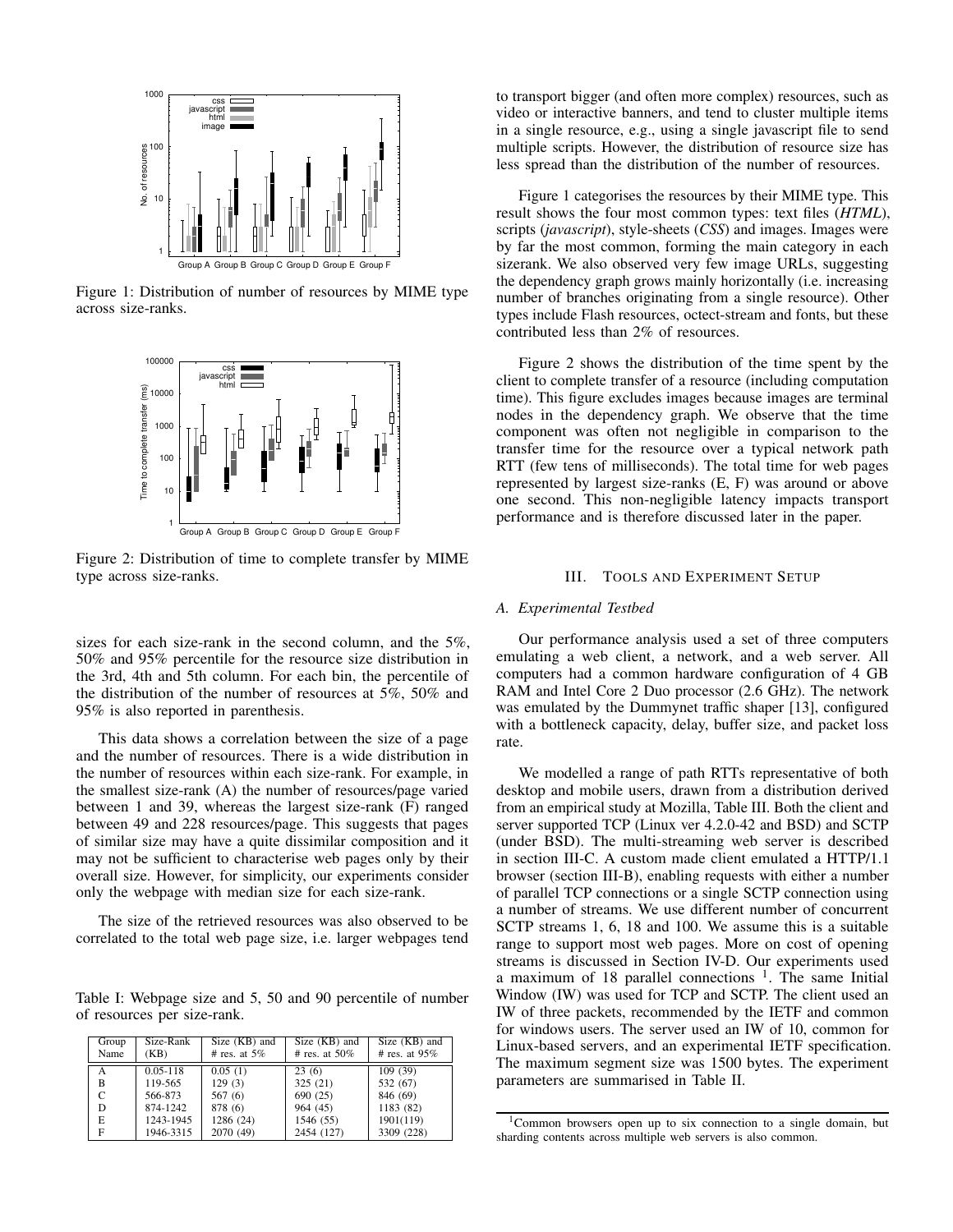| <b>Experiment parameters</b> |                            |                                    |  |  |  |
|------------------------------|----------------------------|------------------------------------|--|--|--|
| Category                     | Factor                     | Range/value                        |  |  |  |
|                              | <b>RTTs</b>                | 20, 50, 100, 200, 800 ms           |  |  |  |
| <b>Network</b>               | <b>Bottleneck Capacity</b> | 2, 10, 100 Mbps                    |  |  |  |
|                              | Packet loss                | No loss, 1.5%, 3%                  |  |  |  |
|                              | ΙW                         | client $(IW 3)$ , server $(IW 10)$ |  |  |  |
| <b>TCP/SCTP</b>              | <b>CWND</b> validation     | no                                 |  |  |  |
|                              | # parallel TCP flows       | 1, 6, 18                           |  |  |  |
|                              | # streams in SCTP          | 1, 6, 18, 100                      |  |  |  |
| Requests                     | Cookie Size                | <b>NULL, 512 B, 2K</b>             |  |  |  |

Table II: Experimental parameters

| Percentile | Desktop RTTs (ms) | Mobile RTTs (ms) |
|------------|-------------------|------------------|
|            |                   | 11               |
| 25         | 20                | 44               |
| 50         | 79                | 94               |
| 75         | 194               | 184              |
| 95         | 800               | 913              |

Table III: Path RTT from data provided by Mozilla

# *B. pReplay Web client*

Web requests were generated using the pReplay tool<sup>2</sup>, developed in C. This uses libcurl [14] to replay HTTP traces using HTTP/1.1 over TCP or a modified version of phttpget [15] extended to support SCTP [16]. The tool used a dependency graph in JSON files that represented the resource requests and computation times required to process java scripts, CSS etc. pReplay walks the dependency graph, starting from the first activity to load the root HTML. When a network activity is found, pReplay issues a http request using the relevant URL. For computational activity, the tool optionally waits for a time determined by the graph. Once an activity completes, pReplay checks whether all dependent activities have also completed and then commences the next activity. It finishes only when all activities in a dependency graph have been visited.

## *C. Lightweight Web Server*

The server was a modified lightweight web server *thttpd* (tiny HTTP deamon) [17] supporting HTTP/1.1. This work extended a previous patch that allowed thttpd to be run over SCTP [18]. The original patch only enabled web traffic to use a single stream for each SCTP association. This work extended [18] to enable parallel multi-streaming, with the possibility to introduce algorithms for sharing transmission opportunities between parallel streams (i.e., sender scheduling using a roundrobin or another algorithm), and support for interleaving large objects (i.e., SCTP I-DATA [19]).

## IV. RESULTS

This section contains a systematic study of web page load time (PLT) using HTTP/1.1 over both TCP and SCTP. Our goal is to understand the conditions that benefit the use of multiple connections compared to multistreaming. pReplay was used to measure PLT the time between making the first web request and the time either the last response is received or the last computation is completed. The results present data for an average of 30 runs, plotted with 95% confidence intervals. Cookies were not found to influence the PLT. We therefore

exclude results with different cookie sizes. We only show results for the websites at the 50th percentile from our web model (Section. II). The statistics of the sites are described in Table IV.

The dataset processing time [12], was used as an upper bound to analysing the impact of processing time. Since this data was collected, advances in client platforms and in the way resources are parsed and processed have reduced this bound. We therefore also plot the load times with no additional processing time, to present a minimum bound. Although we explored all cases, our experiments did not observe significant differences among the behaviour for different transport mechanisms for different bottleneck capacity. The relation between protocol performances is similar, we therefore only show results for 10 Mbps capacity.

## *A. Impact of parallelism*

Figure 3 shows the impact of PLT with different numbers of parallel TCP connections compared to a single SCTP connection supporting multiple streams  $(100 \text{ in this case}^3)$ . We first discuss the case of no processing time dependency and no emulated loss (tail drop loss from router buffers was observed in some experiments).

Each transport connection independently performed startup, congestion control and loss recovery. At any one time, one transport pipe can only send a single web resource. In contrast, parallelism allows multiple transport pipes to each simultaneously send a resource, reducing the PLT when multiple resources can be sent. Parallelism was introduced using parallel TCP connections (each independently managing congestion control) or using multiple SCTP streams (where all streams shared a single congestion controller).

Figure 3 shows the benefit of increased parallelism. In general, the PLT improved, except in Figure 3e, where, six and eighteen connections have a similar PLT. Pages with fewer resources (see Table IV), may be retrieved from a single server, and the parallelism may be limited to less than 6 parallel pipes.

However, parallelism also came with a cost:

- For a transport protocol with an independently managed congestion control (TCP), a higher sending rate can induce congestion leading to collateral damage to other flows sharing the bottleneck (which we did not consider further in our experiments).
- For a multi-streaming transport protocol using shared congestion control (in this case, SCTP) each stream contributes to the capacity of the association. This increases congestion window growth, reducing the PLT (Figure 3). This also reduces the throughput when congestion is experienced.

<sup>3</sup> results with other numbers of streams were omitted for better readability.

Table IV: Statistics for the web pages in experiment

| Page               | Res. Count | Page Size (KB) | $\approx$ Av. Res. Size (KB) |
|--------------------|------------|----------------|------------------------------|
| Google             |            | 74             |                              |
| <b>Dmm</b>         | 21         | 330            | 15                           |
| <i>Siteadvisor</i> | 40         | 701            | 17                           |
| Amazon             | 53         | 977            | 18                           |
| Pinterest          |            | 1548           | 258                          |
| Mediafire          |            | 2474           | 33                           |

<sup>&</sup>lt;sup>2</sup>Based on Epload [12]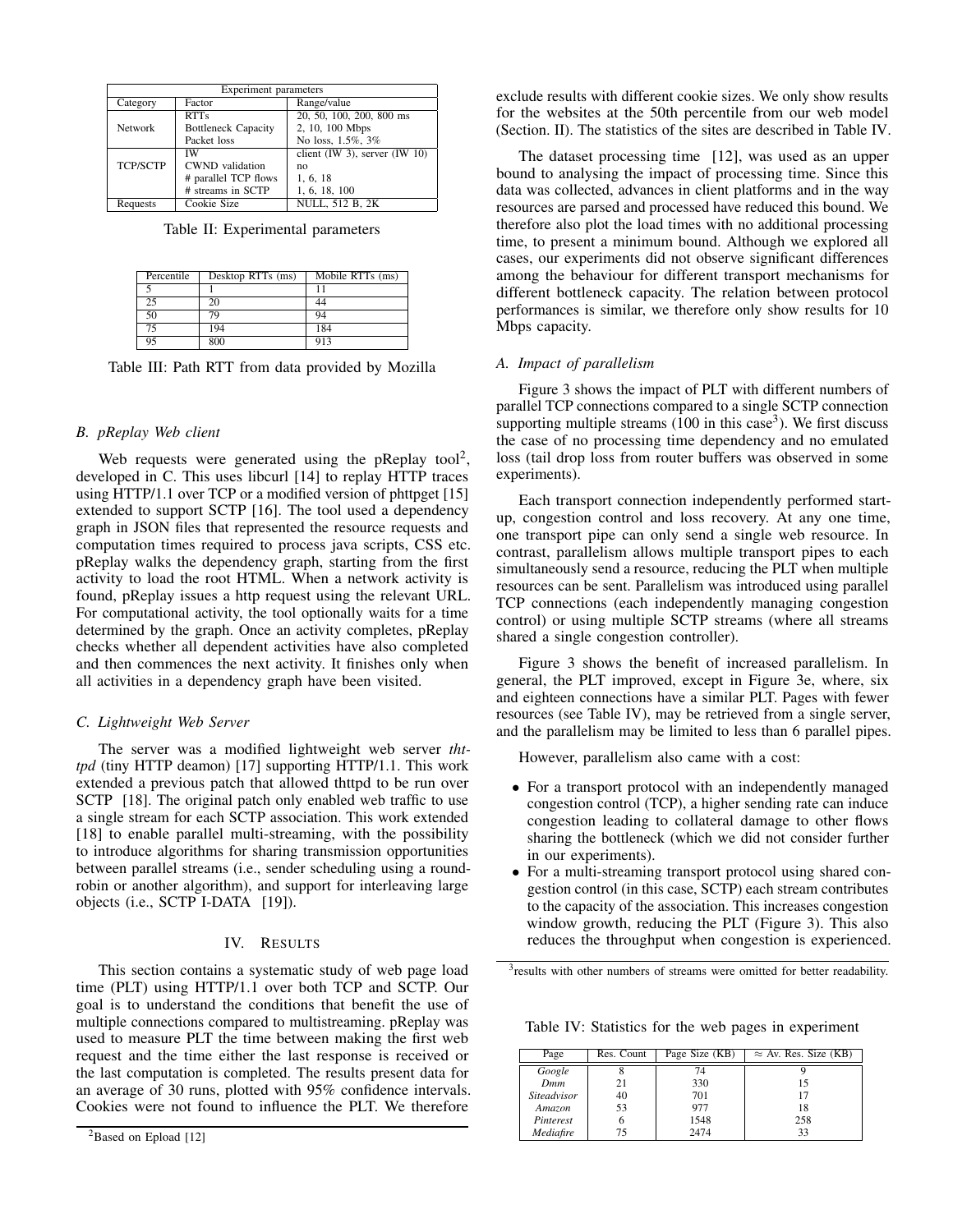

Figure 3: PLT for 10 Mbps capacity, no loss, without processing time.

This will have the positive effect of reducing collateral damage between streams, i.e. is more friendly to other network traffic.

In most cases, (except for the *google* sites in Figure 3a), a multi-streaming approach provided a smaller PLT than the *N* parallel TCP pipes, which suffer overhead from settingup multiple connections, and self-induced congestion from concurrency. For small pages, (e.g. *google* in Figure 3a), the combined IW provided by *N* TCP connections provides a benefit over the single IW with multi-streaming.

Figure 3 shows a higher PLT at a larger RTT. However, multi-streaming shows benefit for higher RTT paths, where connection overhead is important. For example, in Figure 3f, when RTT increases from 200 ms to 800 ms, PLT increases over 282% using 18 TCP parallel connections, compared to 229% using multi-streaming.

Web page structure also plays a key role in determining the PLT. When there is no parallelism, the number of resources influences PLTs more than the overall page size. This may be seen in Figure 3d, for 1 TCP, where the *Amazon* page (with a larger number of smaller resources) complete much later than the *Pinterest* page in Figure 3e (with fewer larger resources), (see Table IV). Parallelism alleviates this by reducing the headof-line dependency delay for pages with many resources. As can be seen, the PLT for *Amazon* is lower than the PLT for *Pinterest* when multi-streaming or *N* parallel TCP connections are used. The larger PLT for *Pinterest* in Figure 3e, is limited by the size of individual resources for the high RTT scenario (800 ms), where additional parallelism can offer benefit. Performance

using HTTP/1 could be improved in this case by Spriting the images (dividing a single image into multiple resource files).

#### *B. Impact of processing time at the client*

Next, we examine the impact of processing times influences on the PLT, Figure 4.

The additional processing time does not significantly increase the PLT of a single connection (1 TCP). The request overhead for each resource dominates. Parallelism eliminates this, therefore the processing delay has a direct impact on the PLT (Figure 4), for both parallel flows and multi-streaming, since it resulted in greater temporal dependency between resources from the web model [12]. These results may present an upper bound, since we expect advances in web page design and client processing since this model was published.

## *C. Impact of loss*

Our results also consider packet loss (e.g., from link effects such as interference on wireless). Figure 5 therefore considers the impact of a simple loss model on the PLT. Loss for a single TCP flow (1 TCP), results in head of line retransmission delay and reduced congestion window. The PLT is reduced by parallelism. Only the TCP connection(s) that experience loss are impacted by loss recovery, the throughput of other parallel flows is unchanged.

In contrast, using multi-streaming head-of-line blocking only impacts a stream the experiences loss, although any loss impacts the congestion window for all streams sharing an association. This more conservative congestion control, results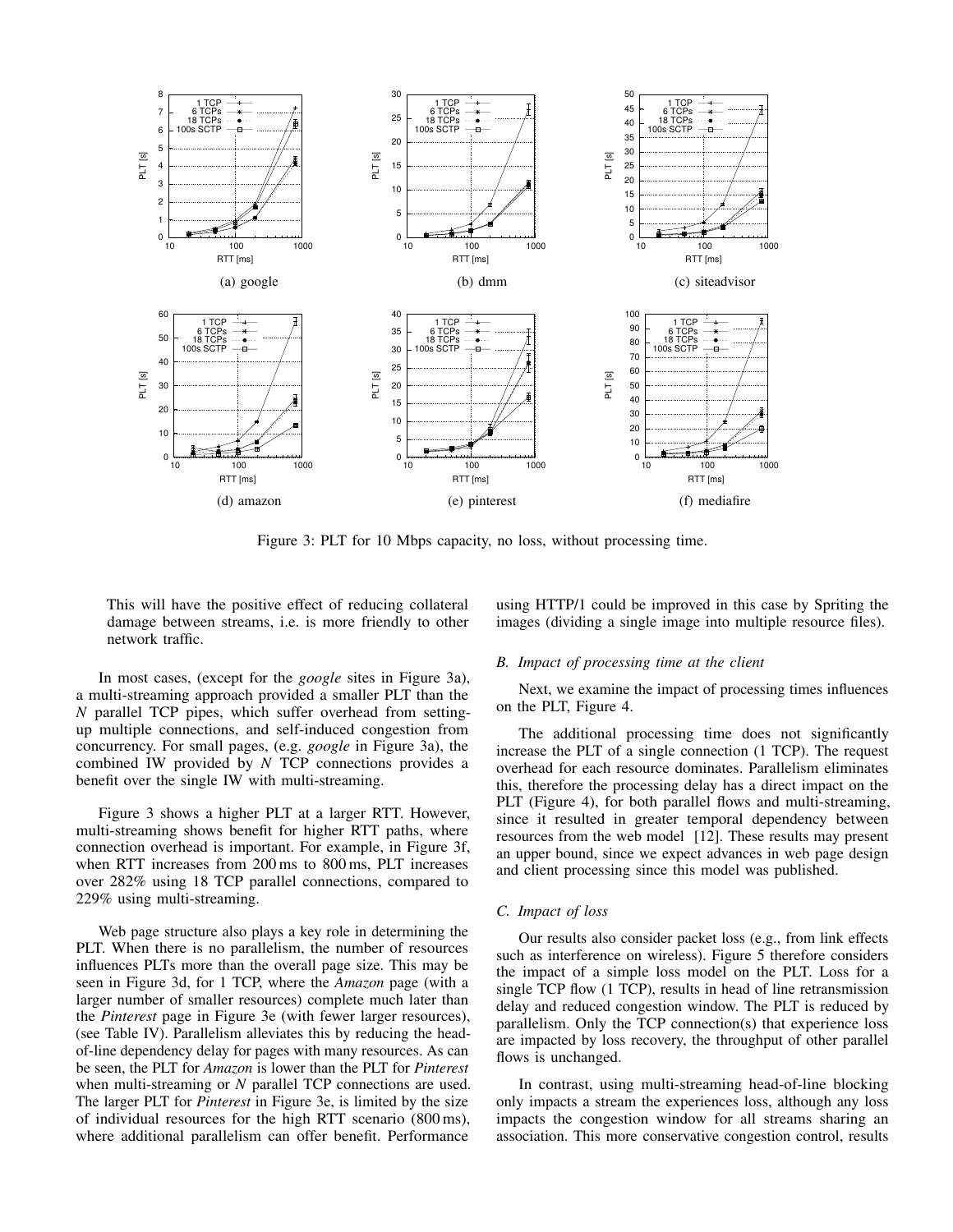

Figure 4: PLT for 10 Mbps capacity, no loss, with processing time.



Figure 5: PLT for 10 Mbps capacity, 1.5% packet loss, without processing time.

in a higher PLT. (Note: the authors understand that this result could be different if loss was a result of congestion, where reducing the overall capacity consumed by a web client could help reduce future loss).

## *D. Discussion of the Experiment Setup*

A key benefit of multistreaming is the lightweight cost for additional streams, and this allows flows to open as many streams as they need. Our use of SCTP therefore considered a larger number of streams (100) compared to the maximum number of TCP connections (18). The memory allocated by each TCP/SCTP connection consists of a Transmission Control Block (TCB) of about 700 B, which is is more than needed for an SCTP stream ( 32 bytes) [20]. Although the TCB for SCTP can be twice as large as for TCP, this cost is amortized across the number of streams used.

We did not consider alternative ways to serve the original content, such as domain sharding, or image spriting, which scatters the content across multiple servers. This can have the effect of increasing parallelism, but equally reduces opportunities for multi-streaming. (Using a single origin server is also recognised as best practice for HTTP/2 [21], to exploit the benefits of multi streaming).

Our performance analysis only consider pseudo-random link loss, although we did observe some loss from self-induced congestion. Based on the way parallel connections and a single connection with parallel streams work during packet loss, a different scenario involving concurrent traffic where for example